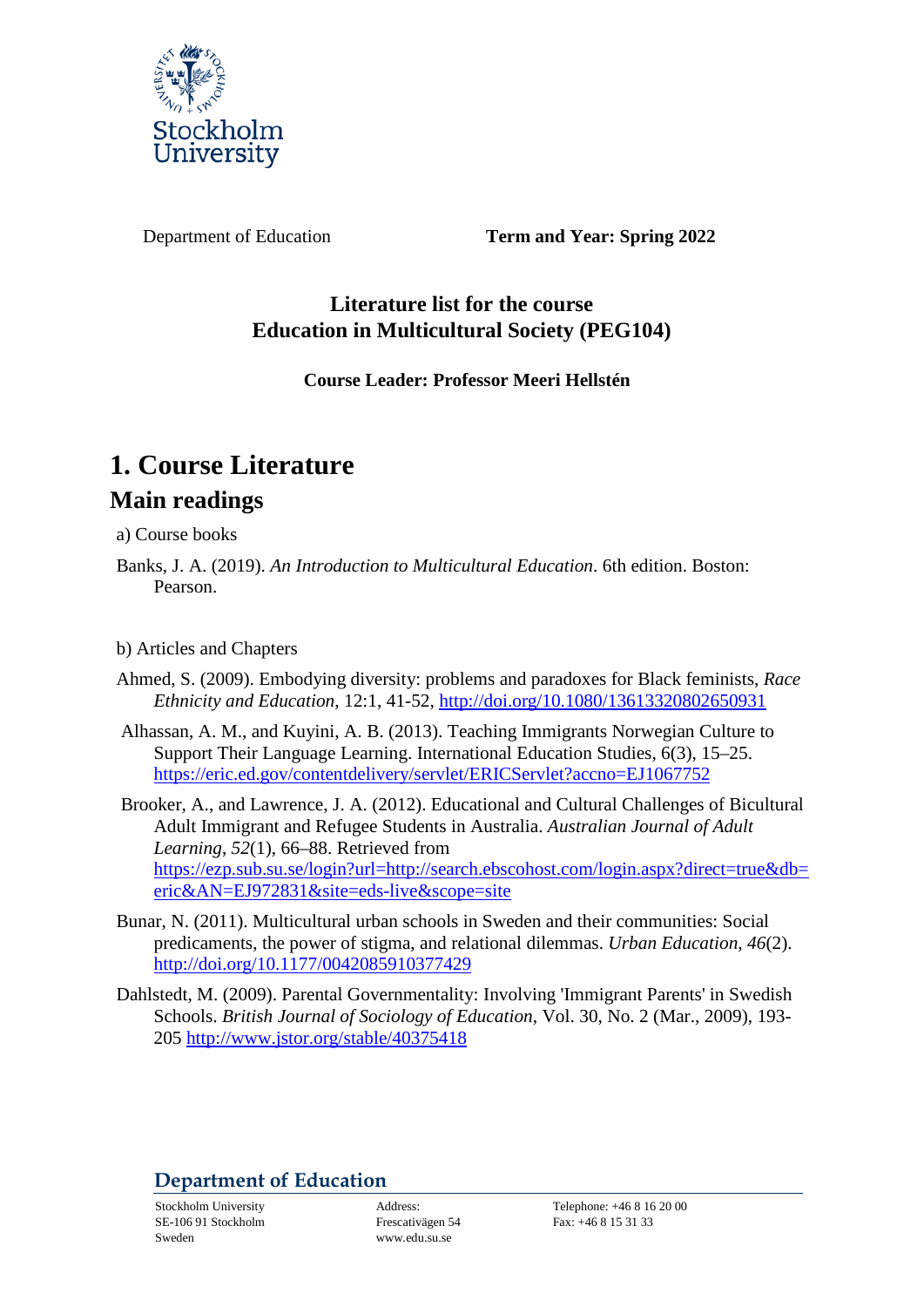- Gruber, S., and Rabo, A. (2014). Multiculturalism Swedish style: Shifts and sediments in educational policies and textbooks. *Policy Futures in Education*, *12*(1). <http://doi.org/10.2304/pfie.2014.12.1.56>
- Guilherme, M. and Dietz, G. (2015). Difference in diversity: multiple perspectives on multicultural, intercultural, and transcultural conceptual complexities. *Journal of Multicultural Discourses,* 10, 1, 1-21.
- Guo, S. (2017). Foe or Friend of Adult Education? The Paradox of Multicultural Policy for Adult Immigrants in Canada. Studies in the Education of Adults, 49(2), 253–268., <http://dx.doi.org/10.1080/02660830.2018.1453116>
- Halse, C., Kennedy, K.J. (eds). (2021). *Multiculturalism in Turbulent Times.* London: Routledge.
- Hellstén, M. (2007). 'Multiculturalism' (major entry). In G. L. Anderson and K. Herr (eds.), *Encyclopaedia of Activism and Social Justice* (988-995). Vol. 2/3. London: SAGE. (available as handout).
- Hellstén, M. and Rodell-Olgac, C., (2012). Special Issue in Intercultural and Critical Education. *Issues in Educational Research*, Vol 22(1), iii-vii. <http://www.iier.org.au/iier22/2012conts.html>
- Race, Richard. Multiculturalism and Education. Contemporary issues in Education Studies. (2015). (2nd ed). London: Bloomsbury.
- Streitwieser, B.T., and Light, G.J. (2017) Student conceptions of international experience in the study abroad context. *Higher Education,* Volume 75, Issue 3, pp 471–487; online <https://link.springer.com/article/10.1007%2Fs10734-017-0150-0>

#### c) Other

- Hellstén, M., Mickwitz, L., Scharfenberg, J. (2020). Teacher Education in Sweden: revisiting the Swedish Model. In K. Pushpanadham (Ed.), *Teacher Education in Global Era: Perspectives and Practices.* Singapore: Springer. ISBN 9811540071, 388p. 15 July. Pp. 99-114.
- Hungarian Educational Research Journal, (2019). Challenges for migrant educational integration in different European welfare systems. Issue 3., Vol. 9. <https://akademiai.com/doi/abs/10.1556/063.9.2019.3.36>
- Inglehart, R., and Norris, P. (2016). Trump, Brexit, and the Rise of Populism: Economic Have-Nots and Cultural Backlash. *SSRN Electronic Journal*. doi:10.2139/ssrn.2818659
- Kivistö, P., Wahlbeck, Ö. (2013). Debating Multiculturalism in the Nordic Welfare States. New York: Palgrave Macmillan.
- Lindberg, I (2007). *Multilingual Education: a Swedish Perspective*. Swedish Research Institute in Istanbul p. vol. 18 (Stockholm 2007), pp. 71-90.
- UNESCO (2015). *Global Citizenship Education. Topics and Learning Objectives*. Paris: United Nations Educational, Scientific and Cultural Organization http://unesdoc.unesco.org/images/0023/002329/232993e.pdf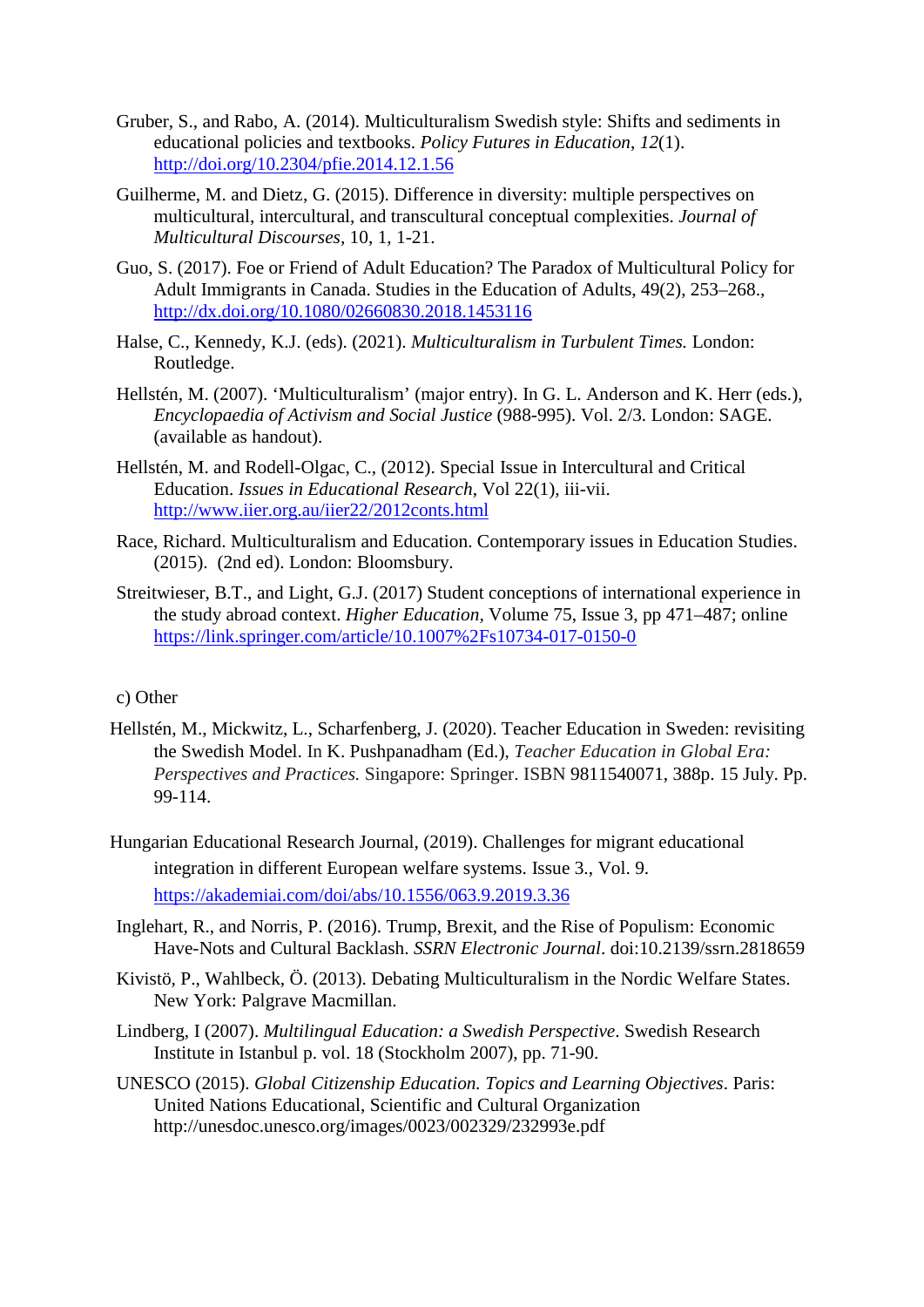# **Further readings (selective)**

- Beach, D., Dovemark, M., Schwartz, A., and Öhrn, E. (2013). Complexities and contradictions of educational inclusion: A meta-ethnographic analysis. *Nordic Studies in Education*, *33*(4)[.https://www.idunn.no/file/pdf/63900164/complexities\\_and\\_contradictions\\_of\\_edu](https://www.idunn.no/file/pdf/63900164/complexities_and_contradictions_of_educational_inclusion_-_.pdf) [cational\\_inclusion\\_-\\_.pdf](https://www.idunn.no/file/pdf/63900164/complexities_and_contradictions_of_educational_inclusion_-_.pdf)
- Boler, M. and M. Zembylas (2002). Discomforting Truths: The Emotional: Terrain of Understanding Difference. In: Pericles Trifonas, Peter (Ed.). *Pedagogies of Difference: Rethinking Education for Social Justice*. Routledge.
- Buchanan, J., and Hellstén, M. (2020). Ways of getting to know: International mobility and Indigenous education, in "*Intercultural Competence in the Work of Teachers Confronting Ideologies"*. Fred Dervin, Robyn Moloney, Ashley Simpson (eds) London: Routledge. Pp. 219- 236. ISBN 9780367002381.
- Catarci, M. (2014). Intercultural education in the European context: key remarks from a comparative study. *Intercultural Education*, *25*(2). <http://doi.org/10.1080/14675986.2014.886820>
- Ghazala, B., Gaine, C., Gobbo, F., Leeman, Y. (eds.) (2007). *Social Justice and Intercultural Education: An Open Ended Dialogue*. Trentham Publishers.
- Gollnick, D. M., and Chinn, P.C (2013). *Multicultural Education in a Pluralistic Society*. 9th edition. International edition. Boston: Pearson.
- Hartman, S. (2007). The development of the Swedish educational system. *Education in "Multicultural" Societies: Turkish and Swedish Perspectives*, *18*, 257-265.
- Fukuyama, F. (2001) Social capital, civil society and development, *Third World Quarterly*, 22:1, 7-20, DOI: 10.1080/713701144
- Karlsen, S. (2014). Exploring democracy: Nordic music teachers' approaches to the development of immigrant students' musical agency. *International Journal of Music Education*, *32*(4). http://doi.org/10.1177/0255761413515806
- Kirova, A (2009). Critical and Emerging Discourses in Multicultural Education Literature: A Review. *Canadian Ethnic Studies* 40, no. 1: 101–24. doi:10.1353/ces.0.0065.
- Kivistö, P., and Wahlbeck, O. (2013). *Debating Multiculturalism in the Nordic Welfare States.* London: Palgrave Macmillan.
- Nieto, S., and Bode, P. (2000). *Affirming Diversity: The Sociopolitical Context of Multicultural Education.* 5th edition. New York: Longman. (Available as pdf upon request)